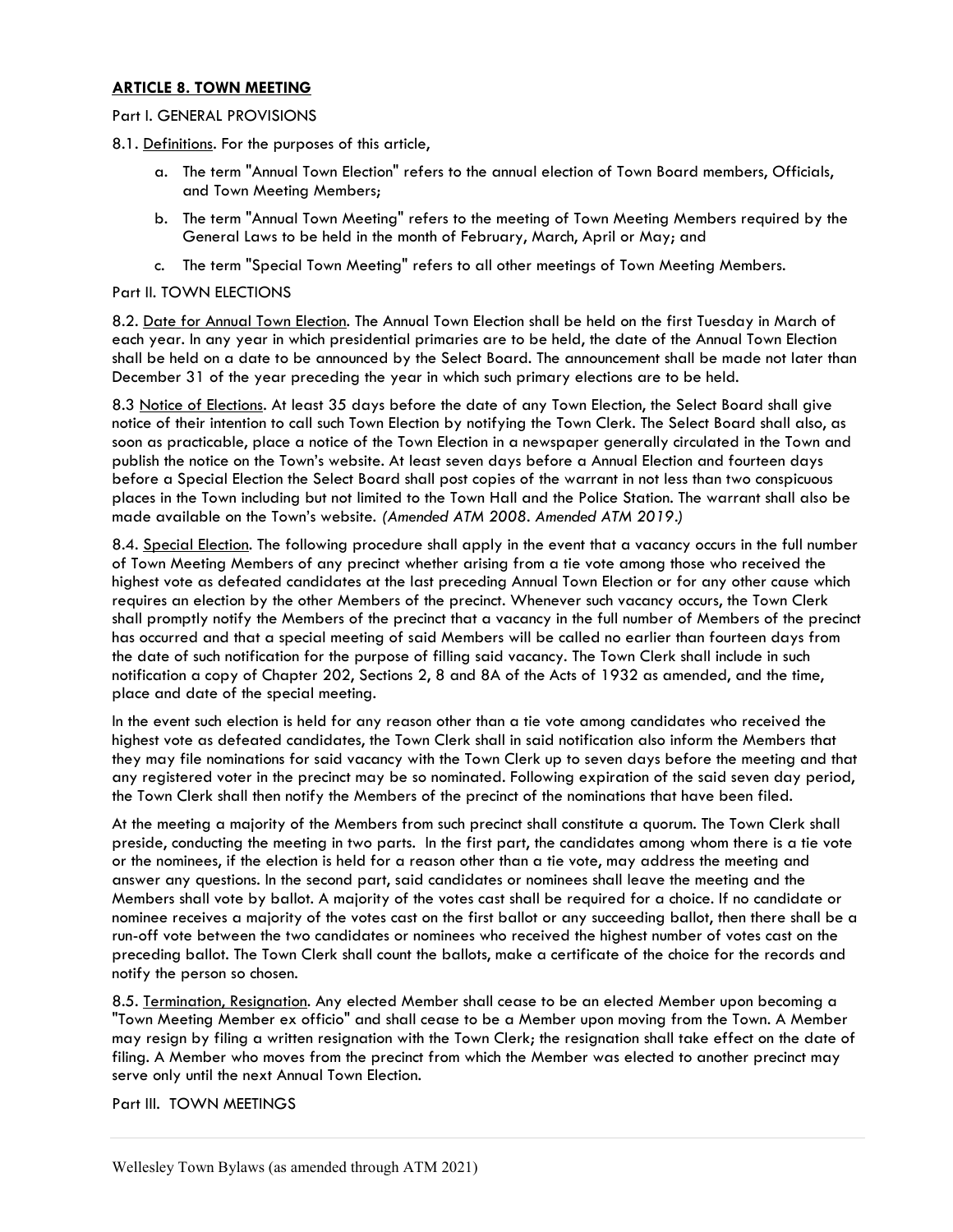8.6. Date of Annual Town Meeting. The Annual Town Meeting shall commence no earlier than the last Monday in March and no later than the last day of May. The Select Board shall fix the time and place for the Meeting. (Amended ATM 2004.)

8.7. Membership. There shall be 240 Town Meeting Members, exclusive of Town Meeting Members ex officiis, elected from the residents of the Town, or such lesser number as may be required by Chapter 202, Section 2 of the Acts of 1932 as amended.

8.8. Town Meeting Members, Ex Officiis. The Moderator, Town Clerk and Town Counsel shall be "Town Meeting Members, ex officiis" and shall be non-voting Members of the Meeting.

8.9. Duties. The Town Meeting shall be the legislative body of the Town. It shall meet, deliberate, act, and vote in the exercise of the corporate powers of the Town.

8.10. Notice of Town Meeting. Notice of each Town Meeting, whether Annual or Special, shall be given by the Select Board by publishing a copy of the notice in a newspaper generally circulated in the Town at least seven days before the date on which the Annual Town Meeting, and at least fourteen days before the date on which a Special Town Meeting, is to commence. Said notice shall state the time and place of the meeting and that the full text of the warrant shall be published on the Town's website and be available from the Select Board's office. Additionally, the Select Board shall post attested copies of the warrant for that Meeting in not less than two conspicuous places in the Town including but not limited to the Town Hall and the Police Station and shall make the warrant available on the Town's website. (Amended ATM 2008. Amended STM May 2019.)

8.11. Calling Special Meeting. The Select Board shall call a Special Town Meeting upon request in writing of 200 registered voters. The Special Town Meeting shall commence not later than 45 days after receipt of such request, in accordance with G.L. c. 39, § 10. The Select Board may also call a Special Town Meeting on their own initiative.

8.12. Warrant Articles. The Select Board may insert subjects in the warrant on their own initiative, and shall also insert in the warrant all subjects requested of them in writing by:

- a. Any Board;
- b. Any Official;
- c. Ten or more registered voters, for an Annual Town Meeting;
- d. 100 or more registered voters, for a Special Town Meeting; and
- e. Those persons or Boards authorized by G.L. c. 40A, § 5 to initiate adoption of or changes in Zoning Bylaws.

8.13. Motions. The Select Board shall include, in the notice given under Section 8.10, a date by which motions to be offered to the Town Meeting must be submitted to the Select Board. The Select Board shall forward copies of motions to the Advisory Committee, Town Counsel, and any other Board, Officer or Official they deem appropriate.

No motion or amendment thereof shall be voted on by Town Meeting unless the exact form of the motion or amendment being voted on shall have been distributed generally to Town Meeting Members or at the time of the vote the exact form is projected on a screen at Town Meeting. This paragraph shall not apply to procedural motions and amendments thereof.

Nothing herein shall preclude a sponsor or other person who has filed a copy of a draft of a motion with the Select Board from making any change therein prior to or at the Town Meeting, compel the sponsor or other person to make any motion whatsoever under such article, or prevent any person other than a sponsor from making a motion at Town Meeting even though a copy thereof was not previously filed with the Select Board.

Motions for the acquisition and improvement of land, buildings, or other physical assets valued over \$5,000, excluding replacement of similar equipment, whether by purchase, gift or otherwise, shall be accompanied by financial estimates showing the impact of annual maintenance costs thereto.

After the initial call to order of any Annual or Special Town Meeting, if a proponent informs the Moderator of an intention to present any amendment or substitute motion or resolution, such proponent shall thereafter post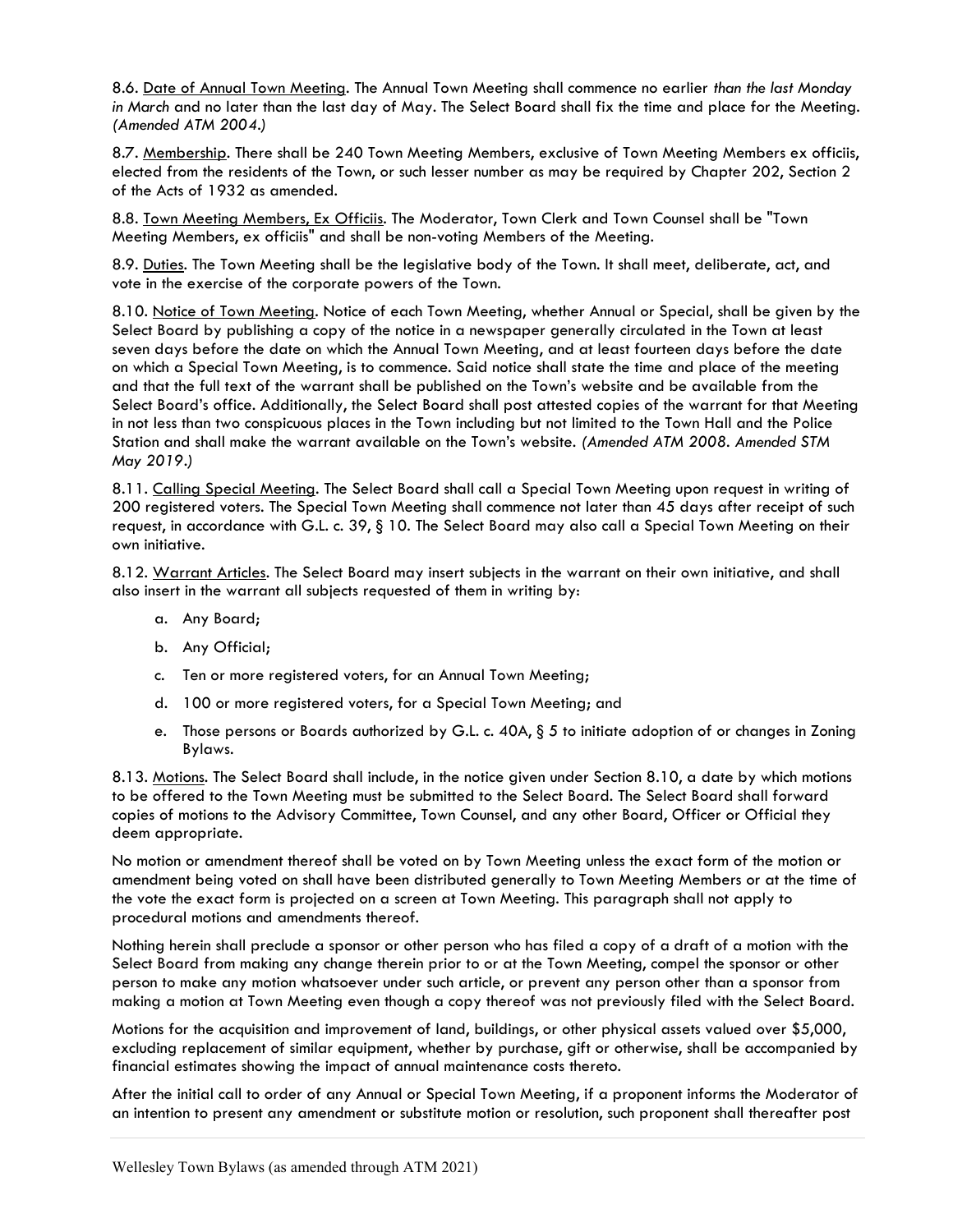a notice of same at the place provided therefor, along with a text of what is being proposed. Such notice shall be posted as soon as practicable and in advance of when action is to be taken on the article to which it relates.

8.14. Compensation. No Town Meeting Member shall receive compensation for serving as such.

8.15. Quorum. A quorum shall be a majority of the voting Members, but a lesser number may adjourn the meeting to another time.

8.16. Persons Authorized to Address Meeting. All residents of the Town, whether or not Town Meeting Members or registered voters, may address a Town Meeting. Non-residents may address a Town Meeting with the approval of the Moderator or a majority of Town Meeting Members present and voting.

8.17. Conflict of Interest. A Member who has a personal or financial interest in any matter before the Meeting may speak or vote thereon, but if the Member does speak, the Member shall disclose such interest. Failure to comply with the provisions of this section shall not affect the validity of any action taken by the Meeting.

8.18. Motions by Members. Motions may be made only by a Member of the Meeting. All motions other than procedural motions must be in writing signed by the sponsoring Member. No seconds are needed for any motion.

8.19. Secret Ballots. There shall be no secret ballots or other secret votes at Town Meeting.

8.20. Vote Questioned at Meeting. If a vote declared by the Moderator is immediately questioned by seven or more Members, the Moderator shall verify it by taking a standing vote.

8.21. Vote.

- a. Vote By Ballot: Upon a motion supported by not less than 20 members made prior to a vote on any question (whether required by law to be a counted vote or not), the vote shall be taken by ballot in such form as will in the opinion of the Moderator indicate how individual Town Meeting Members have voted on a question. The results of such vote shall be announced in terms of the numbers of aye, nay or abstain votes cast. The Town Clerk shall, within a reasonable time after the session has been adjourned, compile a list of members voting on the question, which list shall disclose how each member voted. Said list, together with the original ballots, shall be open to public inspection so that the public shall be able to determine the way in which each Town Meeting Member voted on the question, and shall be preserved for at least three years.
- b. Declaring the Vote: If a law or a bylaw requires a two-thirds vote for action by the Meeting, the Moderator is authorized pursuant to G.L. c. 39, §15 to declare the vote without taking a count, subject to Sections 8.20, 8.21(a) and 8.22; and if more than a two-thirds vote is required the Moderator may first determine whether the vote is unanimous, and if it is not, the vote shall be counted either by means of a standing vote or by a roll call, or by ballot as provided in said bylaws.

8.22. Roll Call Votes. Upon motion supported by not less than 60 Members made prior to a counted vote on any question, there shall be a roll call of Members. The Town Clerk shall record the vote of each Member "Aye", "Nay", "Abstain", or "Not Present" as the case may be. Abstentions shall not be included in the tally.

8.23. Reconsideration. No action taken at any session of a Town Meeting shall be reconsidered at any subsequent session, unless notice of intention to move for reconsideration shall have been given at the session at which such action was taken. If action taken at the final session is to be reconsidered, debate and a vote on a motion for reconsideration may occur at the same session only after all articles have been acted upon unless, in the Moderator's discretion, debate and a vote on the motion at an earlier point in the session would expedite the conduct of the session. Any vote which requires more than a simple majority for passage shall require a three-fifths vote in order to be reconsidered by the Town Meeting.

8.24. Park Land. No action at any Town Meeting authorizing the sale, grant, lease, license, abandonment or use for any other purpose of land acquired for park purposes shall be valid unless it shall be approved by a two-thirds vote.

8.25. Electronic Voting. Notwithstanding any provision of these bylaws to the contrary, subject to the availability of a system to enable electronic voting by Town Meeting Members using handheld mobile devices,